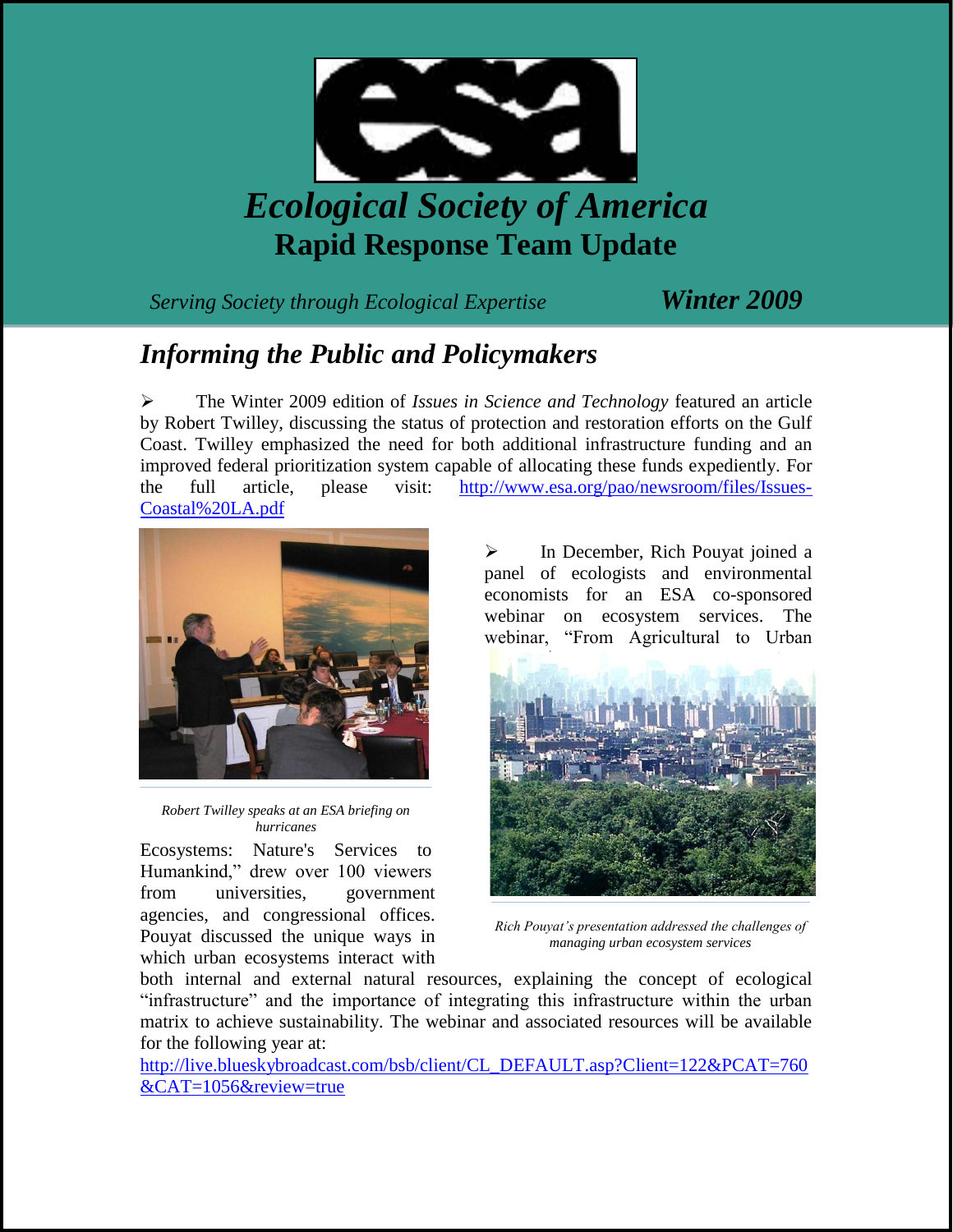This fall, Dianna Padilla and a colleague at Stony Brook University provided

important information on the effects of ocean iron fertilization on marine ecosystems for a forthcoming ESA factsheet. The Rapid Response Team is an important source of input for many documents produced or managed by the Public Affairs Office, including factsheets, position statements, and letters to policymakers.



 $\triangleright$  Following ESA's workshop and briefings on the sustainability of biofuels, briefing panelist Phil



Robertson led a group of 23 international experts, including fellow RRT-er Virginia Dale, in producing a paper on the status and future of sustainable biofuels. This paper, "Sustainable Biofuels Redux," was published in the October 3 2008 edition of *Science*. To view the press release that accompanied this publication, please visit:

<http://www.esa.org/pao/newsroom/pressReleases2008/10022008.php>

*ESA's Public Affairs Office would like to hear from you! If you've been 'in the news' or had an opportunity to inform decision-making, please let us know. We also encourage RRT members to come to us with issues where you would like to see action. Just drop an email to Piper Corp (piper@esa.org) or Nadine Lymn (Nadine@esa.org).*

## *Reaching Out*

 This month, the ESA podcast *The Ecologist Goes to Washington* features an interview with Tony Janetos on the role of ecologists in communicating climate change. Janetos discusses his work at the Joint Global Change Research Institute, as well as the many opportunities for and challenges of providing scientific input. Listen to this and other ESA podcasts at: [www.esa.org/podcast](http://www.esa.org/podcast)



## *In the Media*

*Tony Janetos (second panelist from left) provides testimony for a 2008 congressional hearing on climate change* 

 This September, the *National Public Radio* program *All Things Considered*  featured an interview with Robert Twilley, who discussed the ecological and social implications of the dramatic loss in wetlands caused by Hurricane Gustav. Listen to Robert at:<http://www.npr.org/templates/story/story.php?storyId=94176239>